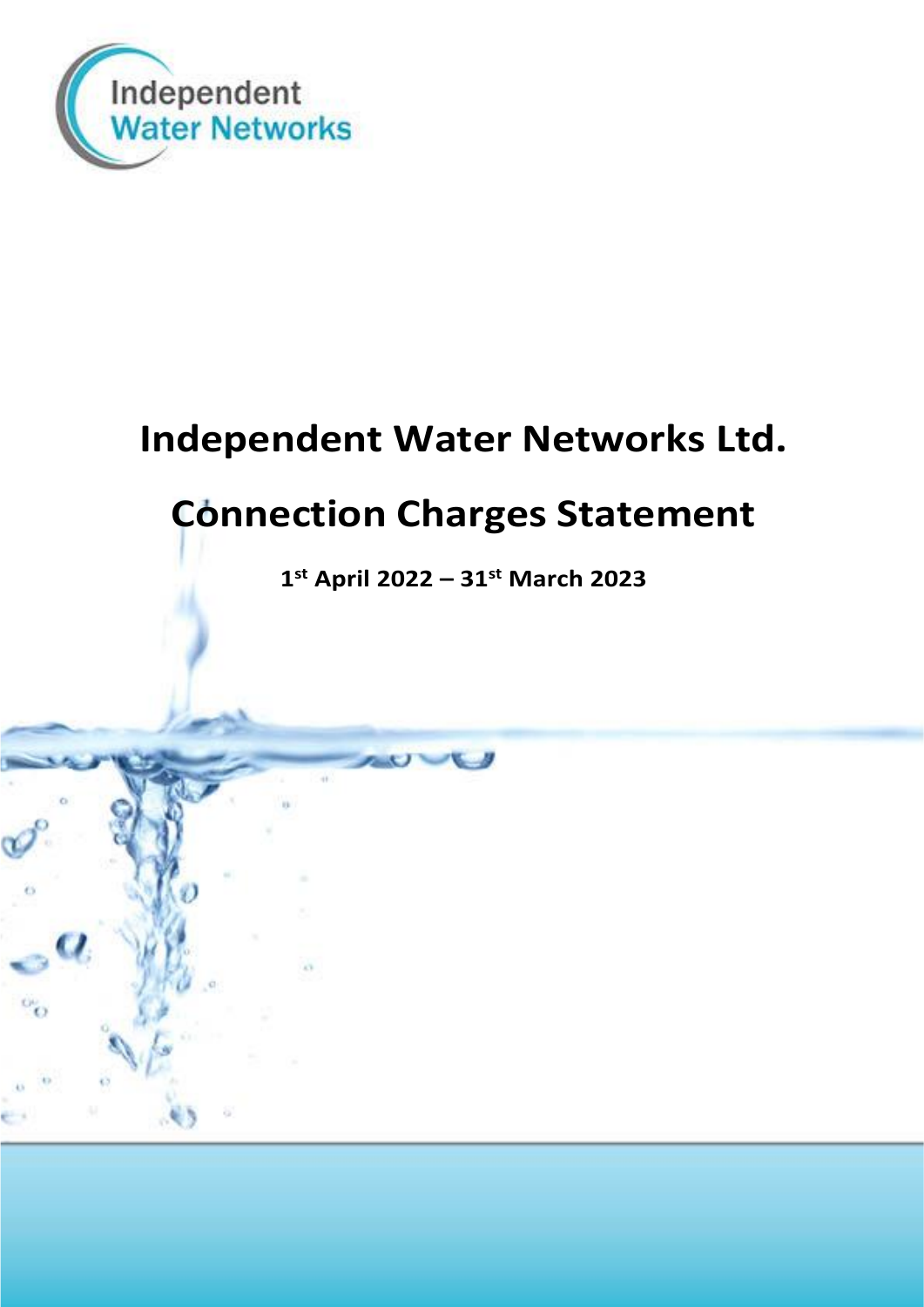## Contents

| 4. Requests for connection to premises outside of IWNL's appointed area  3 |  |
|----------------------------------------------------------------------------|--|
|                                                                            |  |
|                                                                            |  |
|                                                                            |  |
|                                                                            |  |
|                                                                            |  |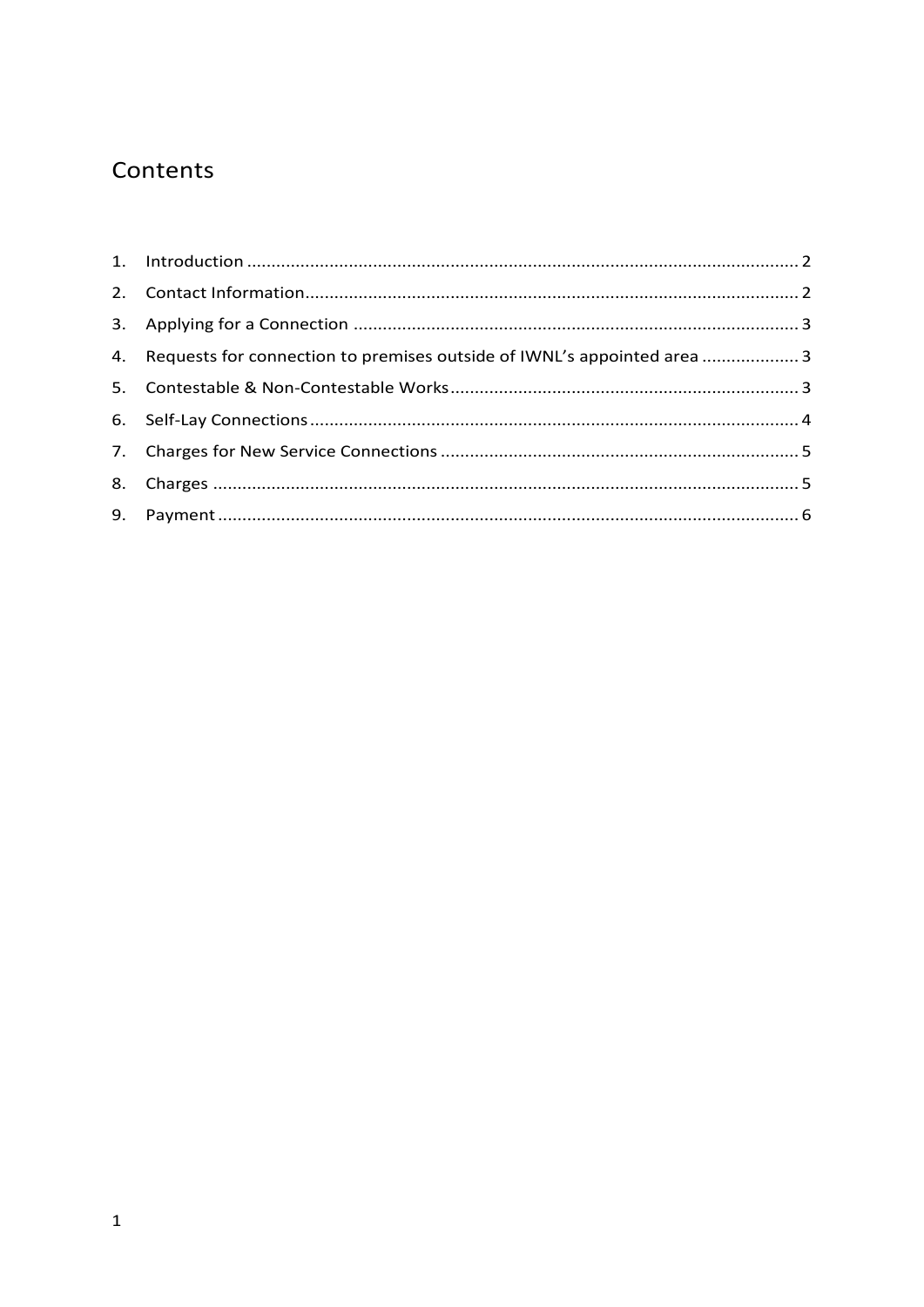#### <span id="page-2-0"></span>**1. Introduction**

Independent Water Networks Ltd (IWNL) operates across a number of regions within England under Ofwat's New Appointments and Variations (NAV) provisions. A new appointment is made where a limited company such as IWNL is appointed and authorised by Ofwat to provide water and / or sewerage services for a specific geographic area.

IWNL connects new housing and mixed used developments with new water and wastewater services. This statement sets out the principles, and where appropriate, the costs that IWNL will use to determine charges for providing new connections from its network to premises located within its licensed area(s).

This document does not cover new connection requirements outside of IWNL's NAV boundary. Should you wish IWNL to provide the water and/or wastewater infrastructure for your new build development, please contact IWNL, using the Contact Information below, and we will be happy to discuss your requirements.

This Connection Charging Scheme has been created in accordance with Ofwat's *"[Charging](https://www.ofwat.gov.uk/wp-content/uploads/2021/10/Charging_Rules_For_New_Connection_Services_Effective_April_2022.pdf)  [Rules for New Connection Services \(English Undertakers\)](https://www.ofwat.gov.uk/wp-content/uploads/2021/10/Charging_Rules_For_New_Connection_Services_Effective_April_2022.pdf)"* to the extent that they apply to small companies such as IWNL. We note that Rule 17 of Ofwat's Charging Rules for New Connections Services specifies the provisions applicable to NAVs. It sets out that: "a Small Company [NAV] is not required to publish one or more of the charges covered by these rules (or a methodology for calculating them) where it would be unreasonable to expect the company to do so (having had regard to the number of requests for the relevant services that the company would reasonably expect to receive)". IWNL has not received any relevant requests to date and therefore meets the applicable criterion specified in Ofwat's Charging Rules for New Connections Services. However, if these circumstances were to change and we were to receive requests of this kind, we would take steps to publish the charges that would apply.

When determining charges, we would take account of:

- (a) fairness and affordability;
- (b) environmental protection;
- (c) stability and predictability; and
- (d) transparency and customer-focused service.

At our discretion, we may charge a fee of £10 (exc VAT) for each hard copy of this document provided in accordance with a request. An electronic copy of this document is available free of charge from the IWNL website at [www.iwnl.co.uk.](http://www.iwnl.co.uk/)

#### <span id="page-2-1"></span>**2. Contact Information**

If you would like to contact IWNL in relation to any of the services referred to in the Connection Charges Statement, you can contact our Asset Team using the following details:

Independent Water Networks Limited Driscoll 2 Ellen Street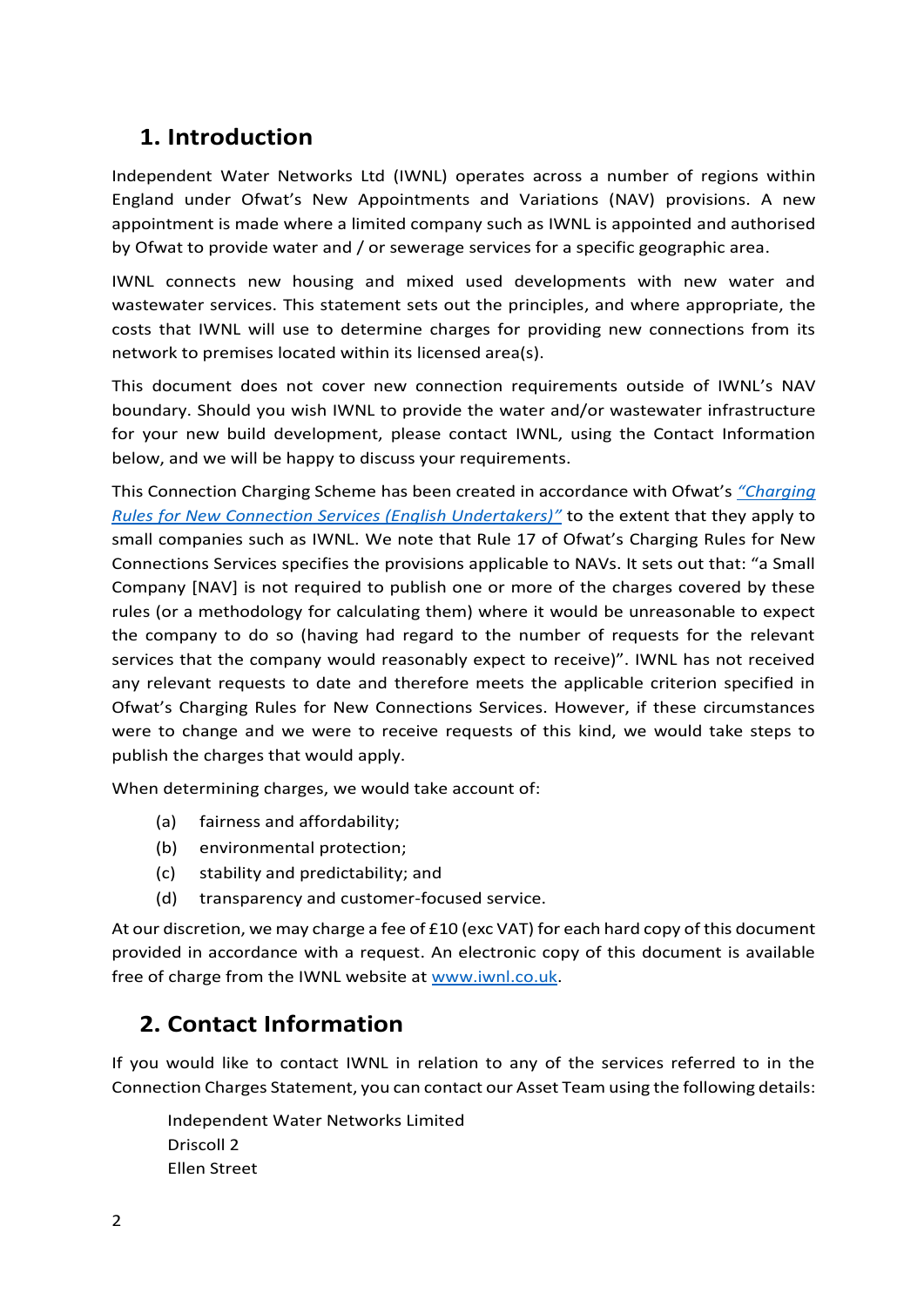Cardiff CF10 4BP

Telephone: 02920 442716 Email: [navrequests@iwnl.co.uk](mailto:navrequests@iwnl.co.uk) 

#### <span id="page-3-0"></span>**3. Applying for a Connection**

If you are seeking to connect a main to an existing IWNL water main or sewerage system in order to supply a new development located within IWNL's area of appointment, you will need to submit an application to IWNL. An application form can be found on the IWNL website at [https://www.iwnl.co.uk](https://www.iwnl.co.uk/) or alternatively you can request a connection application form using the contact details in section 2 above.

The information that you provide via this form will allow IWNL to assess your request and provide a quotation for the requested works. To process your enquiry, we may also require information from the upstream company to whose system our network connects. Once we have received this information, we will provide you with a connection offer.

Any proposed connection to an IWNL network (whether for supply or discharge purposes) must be assessed and approved by IWNL prior to the works commencing to ensure the integrity of IWNL's network can be maintained. Failure to obtain approval in advance could impact IWNLs ability to adopt relevant assets. As part of the process, it may also be necessary to liaise with the incumbent water operator, so as to gain consent for any works.

Once we have received your completed application, we will process your request and provide you with a connection offer that will be valid for 3 months. Where applicable, the connection offer may be subject to us receiving any information we may require from the upstream water company that our network connects to. The connection offer will include a description of the works to be carried out by us, a breakdown of costs and the terms on which the connection is to be provided.

## <span id="page-3-1"></span>**4. Requests for connection to premises outside of IWNL's appointed area**

The provision of connections to premises that are outside of IWNL's appointed areas are outside the scope of this statement. Should you wish IWNL to provide the water and / or wastewater infrastructure for your new build development, please contact IWNL and we will be happy to discuss your requirements.

#### <span id="page-3-2"></span>**5. Contestable & Non-Contestable Works**

There are some services which only IWNL can undertake, these are described as "noncontestable services." For other services, termed as "contestable services" you are free to contract with any contractor who is accredited under the Water Industry Regulation Scheme (WIRS) to carry out the works. WIRS is a scheme administered by Lloyd's Register on behalf of the water industry in England and Wales.

Services that fall within the description of "Non-Contestable Services" are listed below: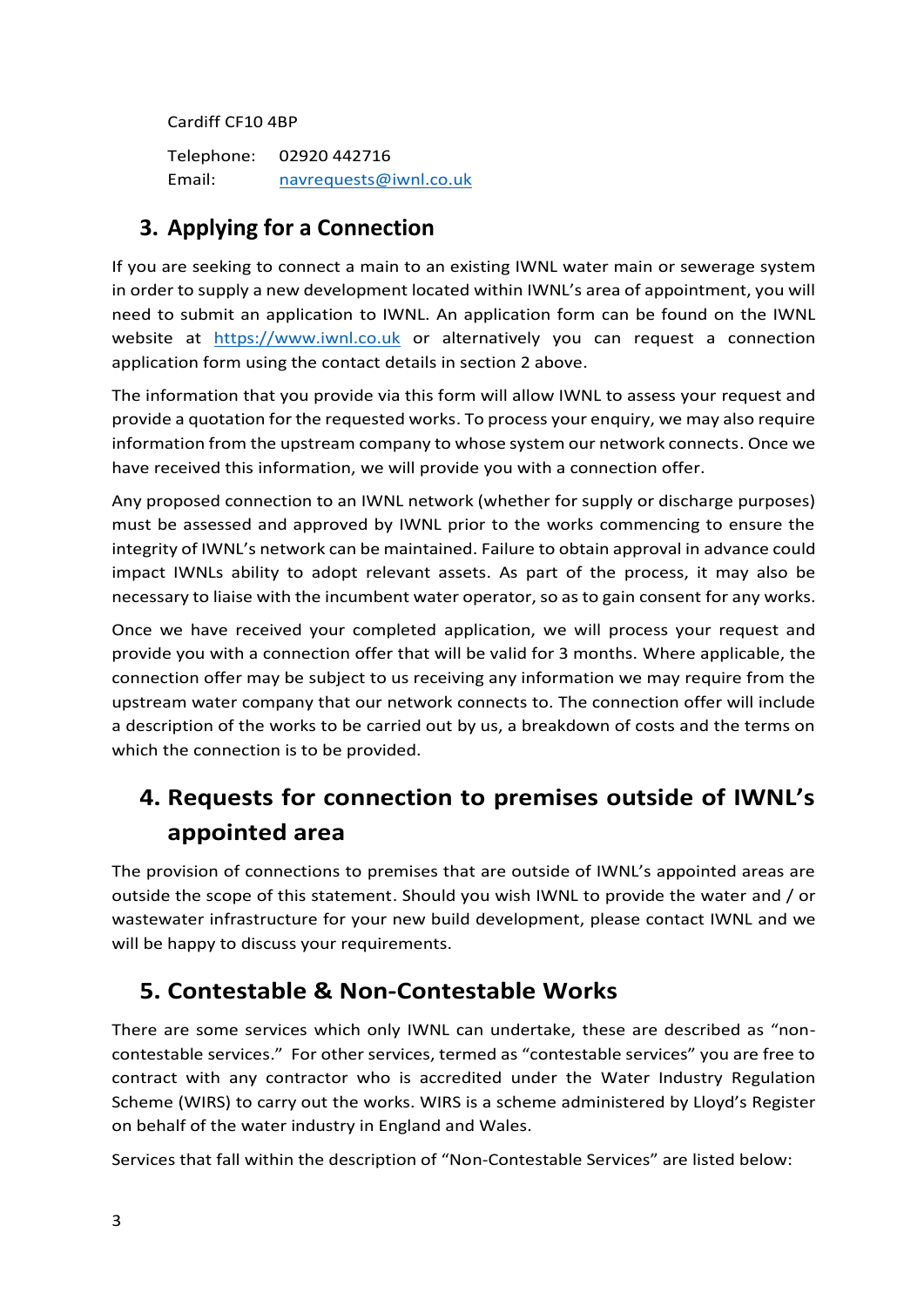#### Non-contestable work

Any work that may result in supply interruptions or affect water quality to existing customers may only be carried out by IWNL. Such activities include:

- Design
	- o establishing a point of connection to our existing network;
	- o design and installation of reinforcement works;
- Design Approval
	- o approval of on-site water distribution system (except where self-certification arrangements are in place)
- Installation
	- $\circ$  work on an existing main requiring specialist attention due to risk related to the material type, previous incidents or the strategic importance of the main;
	- $\circ$  mains connections that involve heightened risk to existing assets or could affect supplies to existing customers;
	- o installation of an offsite main intended to be shared with an unrelated new development;
	- $\circ$  serving notices for land entry, and negotiation with third party landowners and occupiers;
	- o source of water connections to water companies' existing assets;
	- $\circ$  service connections larger than 63mm in diameter, except where the connection is to be constructed as part of main laying works;
	- $\circ$  Service connections less than 63mm in diameter on existing service connections less than 63mm in diameter on existing mains where a water company assessment indicates that the condition of the main or the material heightens the risks to existing assets or could affect supplies to existing customers.
- Commissioning
	- o decommissioning of mains

For further information and a definitive list of contestable and non-contestable works, please refer to the Code of Practice for the Self-Laying of Water Mains and Services – England and Wales Edition 3.1. This can be accessed via the water UK website at;

<https://www.water.org.uk/technical-guidance/developers-services/codes-for-adoption/>

#### <span id="page-4-0"></span>**6. Self-Lay Connections**

You may choose to appoint and use your own contractor to carry out the elements of the work described as "contestable." This is known as a 'Self Lay' scheme.

Where you appoint the contractor, you will be responsible for paying the resulting contractor charges for carrying out the work.

Any proposed connection works to an IWNL network must be assessed and approved by IWNL prior to the works commencing, to ensure the assets are designed and constructed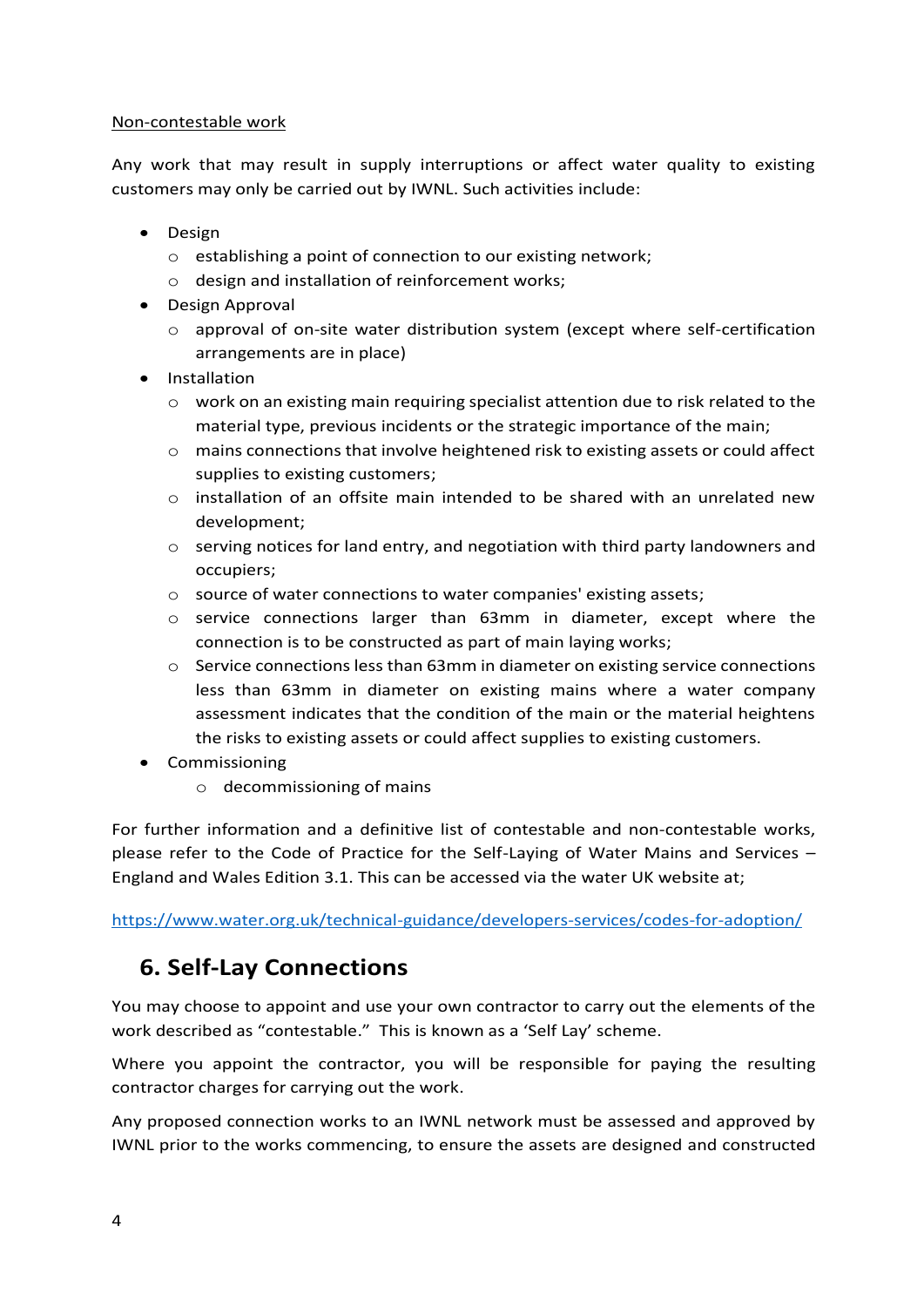to a suitable standard. On acceptance of the completed works, IWNL will take ownership of the assets provided by your contractor.

### <span id="page-5-0"></span>**7. Charges for New Service Connections**

In providing a connection, we will provide a communication pipe to the curtilage of your premises. This usually runs between the street in which our water main is laid to a point adjacent to the boundary of your premises. (Street has the meaning given to it by the New Road and Street Works Act 1991).

You will be responsible for providing the supply pipe from the communication pipe to your property.

Our connection offer will include a description of the works to be carried out by us and a breakdown of the areas of significant cost. The quotation will also set out the terms under which the connection is to be provided.

Our connection charge will comprise:

- The full cost of works undertaken by us to provide the connection from our existing main to the curtilage of your property.
- Charges levied on us by third parties in respect of the works (for example legal costs in securing any land rights, street works notices, or costs passed down to us from the incumbent water company).

Sometimes we may undertake work that is over and above that required to meet your connection requirements. In these cases, we will either:

- base our charge on the works that would be required to meet your sole connection needs; or
- apportion costs between your needs and the needs of the wider network.

The approach we adopt will be the lowest cost approach to you.

For information:

- All water connections to premises are metered in accordance with the provisions of the Water Industry Act 1991.
- We will only provide connections to private pipework that complies with the Water Supply (Water Fittings) Regulations (1999).

If you are a non-household customer wishing to connect to IWNL's network, you will need to have selected and informed IWNL of your nominated water retailer.

#### <span id="page-5-1"></span>**8. Charges**

We provide a wide range of services to support new developments. The way that we currently charge for many of these services is set out in legislation, under the Water Industry Act 1991. The upfront fixed charges for any work undertaken by IWNL to support new developments typically fall into one of five main charging categories. We may also